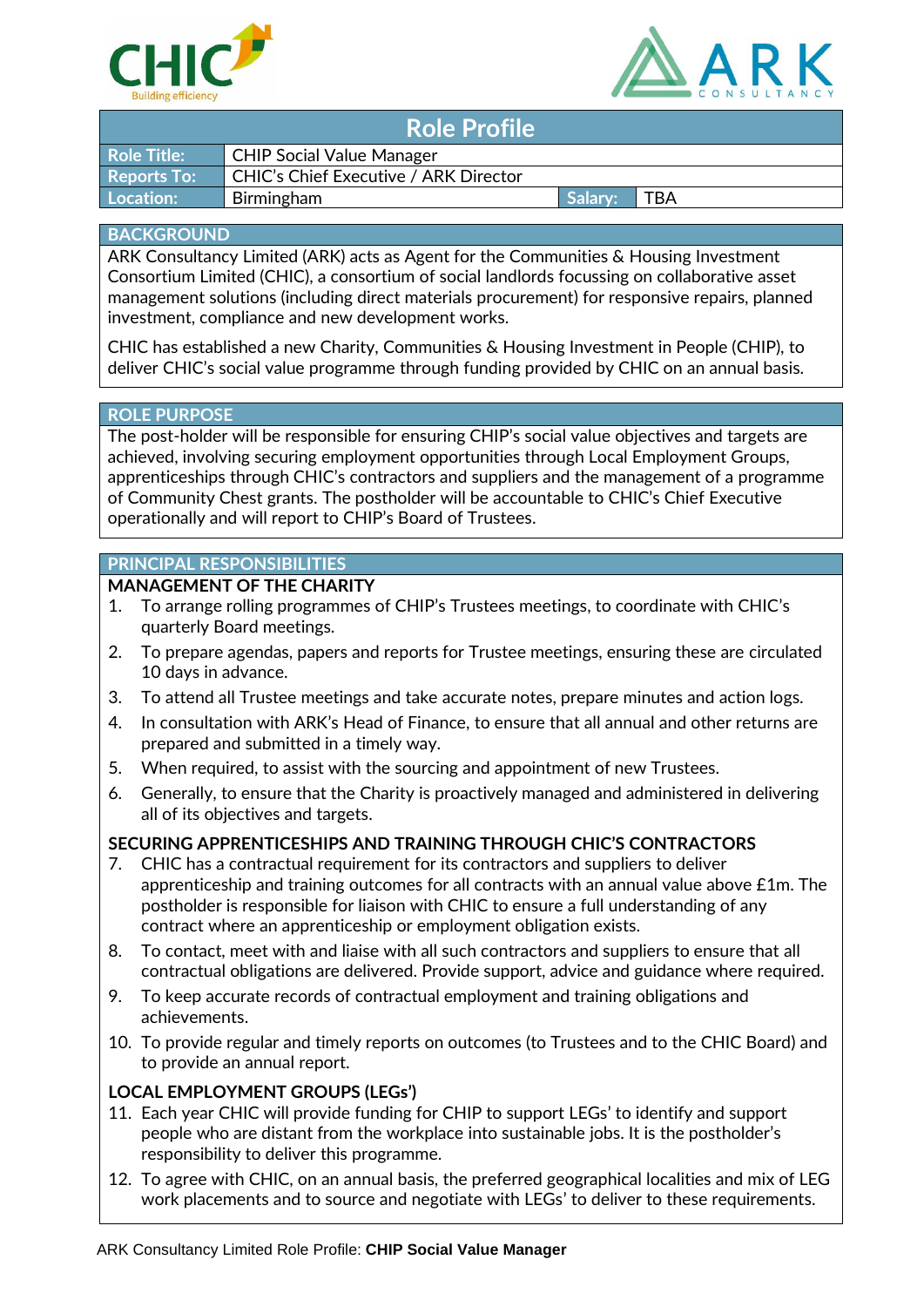



#### **KEY ACCOUNTABILITIES**

- 13. To secure a Service Level Agreement with selected LEGs' and to monitor the delivery of job placements against the target agreed in each SLA.
- 14. To review requests for any grant payments to the LEGs' and recommend for payment when due.

## **COMMUNITY CHEST**

- 15. Each year CHIC will allocate funds to be utilised by CHIC to support community initiatives/ projects being promoted by CHIC's member organisations and their Community Groups. It is the postholder's responsibility to promote and administer the fund.
- 16. Upon initial appointment, the postholder will establish the application, review and decisionmaking processes for the invitation, allocation and administration of all grants.
- 17. Once this infrastructure is established, to actively promote, manage and report on the allocation of all grants and outcomes achieved.
- 18. To review all applications for the release of grants and to recommend for payment when due.

## **GRADUATE APPRENTICE**

- 19. CHIC will provide funding to CHIP, to appoint a Graduate Apprentice within ARK's CHIC team.
- 20. The postholder will keep under review the status of the Graduate Apprentice appointment and programme of training and report to CHIP's Trustees on the outcomes achieved.

## **TRAINEE OF THE YEAR AWARD**

- 21. Each year CHIC/CHIP run an award process, to identify apprentices and trainees deserving of award(s). The presentations will be made at a CHIP annual award fundraising dinner.
- 22. To be responsible for scoping the award criteria, for promoting the opportunity to all of CHIC's supply chain, for reviewing applications and for shortlisting.
- 23. To then plan and manage the awards event and process in all respects.

## **ANNUAL FUNDRAISING EVENT**

- 24. To scope, plan and manage an annual fundraising dinner and awards ceremony to promote CHIP's social value programmes on behalf of CHIC and to present the above awards.
- 25. Planning responsibilities include identifying a suitable venue, arranging the programme, promoting the event, securing sponsorship and sourcing speakers.
- 26. To manage the successful staging of the event in all respects.

## **REPORTING, MARKETING AND COMMUNICATIONS**

- 27. To keep accurate records of all CHIP's activities and outputs, providing such reports as may be reasonably required by the Trustees or CHIC's Chief Executive.
- 28. To draft regular articles and other promotional materials identifying CHIP's achievements to be used in CHIC's, ARK's and other relevant communication material.
- 29. To be active on social media, promoting the work of CHIP and the social value outcomes secured on behalf of CHIC.
- 30. Generally, to ensure that maximum marketing and communications opportunities are identified and utilised.

## **FUNDRAISING**

- 31. In order to supplement CHIC's funding, to identify, apply for and secure any other grants that may be available, to help CHIP to further CHIC's social value activities.
- 32. To ensure that the highest levels of probity are maintained in respect of grants received and that all grant funding criteria are met in full.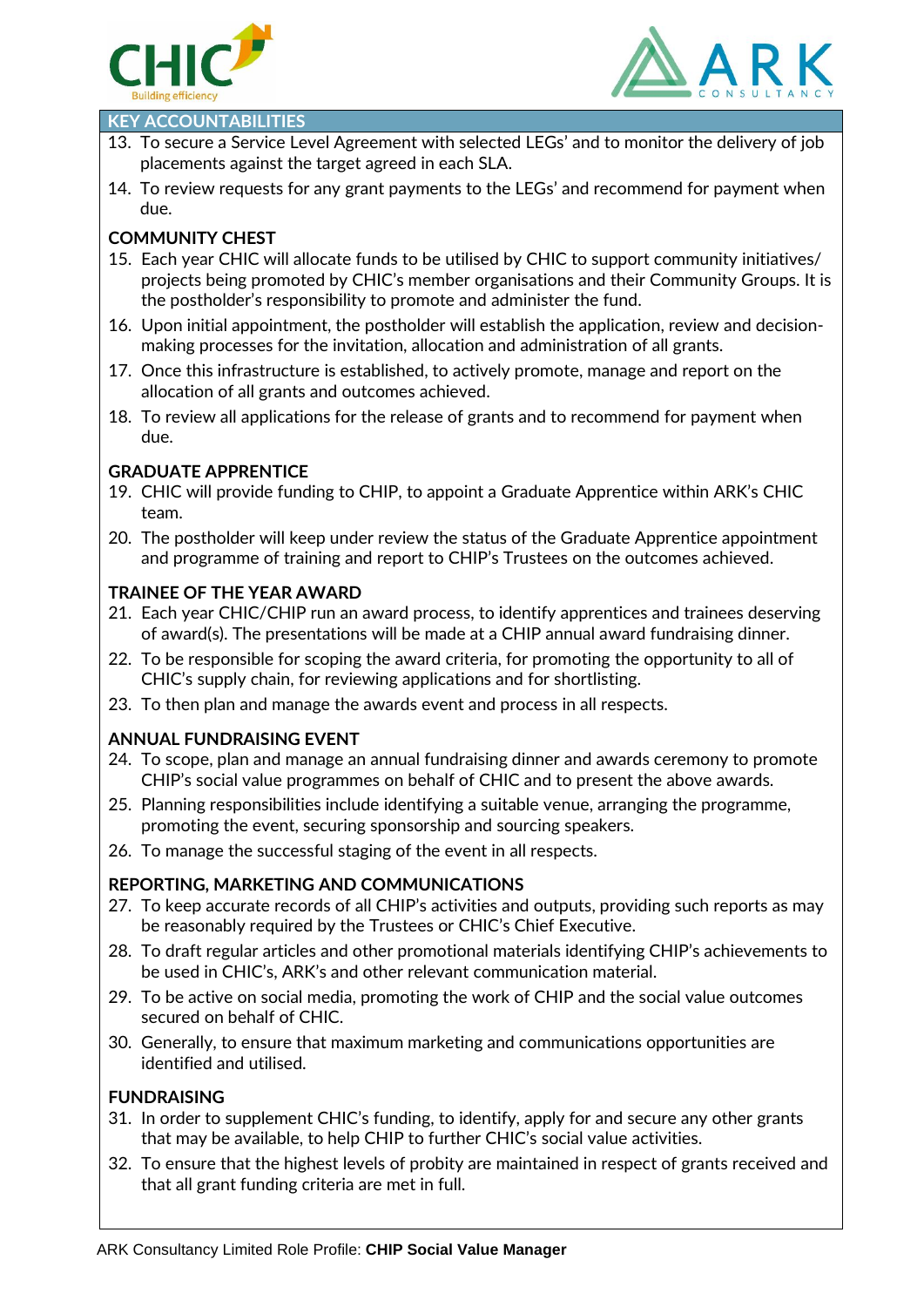



#### **KEY ACCOUNTABILITIES**

#### **FINANCE**

- 33. To monitor CHIP's budgets and accounts on a regular basis, to ensure that all expenditure is contained within approved budgets.
- 34. To advise the Chief Executive and Head of Finance in respect of any potential financial cost overrun or unexpected cost/grant request.

## **RECORD KEEPING AND ADMINISTRATION**

- 35. Submit monthly documentation as required including:
	- Timesheets
	- Mileage and Expenses Claims

## **HEALTH AND SAFETY**

- 36. Observe all safety rules and carry out safe working practices at all times. Take reasonable care for your own health and safety and of other persons who may be affected by your acts or omissions at work.
- 37. Appraise yourself of all health and safety practices of client organisations when working in and from the client's offices.

## **DIVERSITY**

38. Be aware of ARK's responsibilities to provide a service that reflects and respects the diverse communities in which we work.

## **GENERAL**

- 39. Undertake any such training as identified and agreed with CHIC's Chief Executive.
- 40. Respect and uphold the confidential nature of the services that ARK provides to and for its clients.

All information held or used by you in relation to ARK Consultancy Limited, CHIC Ltd and CHIP is to be regarded as confidential. You should not at any time disclose to any person any information as to the business dealings, finances, software, intellectual property, business models, processes and procedures of ARK, CHIC or CHIP, nor any facts or knowledge in relation to ARK's clients, CHIC's members or CHIP's stakeholders. All proposals, reports, business models, spreadsheets, memoranda and other documents in your possession (both electronic and hard copy) are and shall remain the property of ARK.